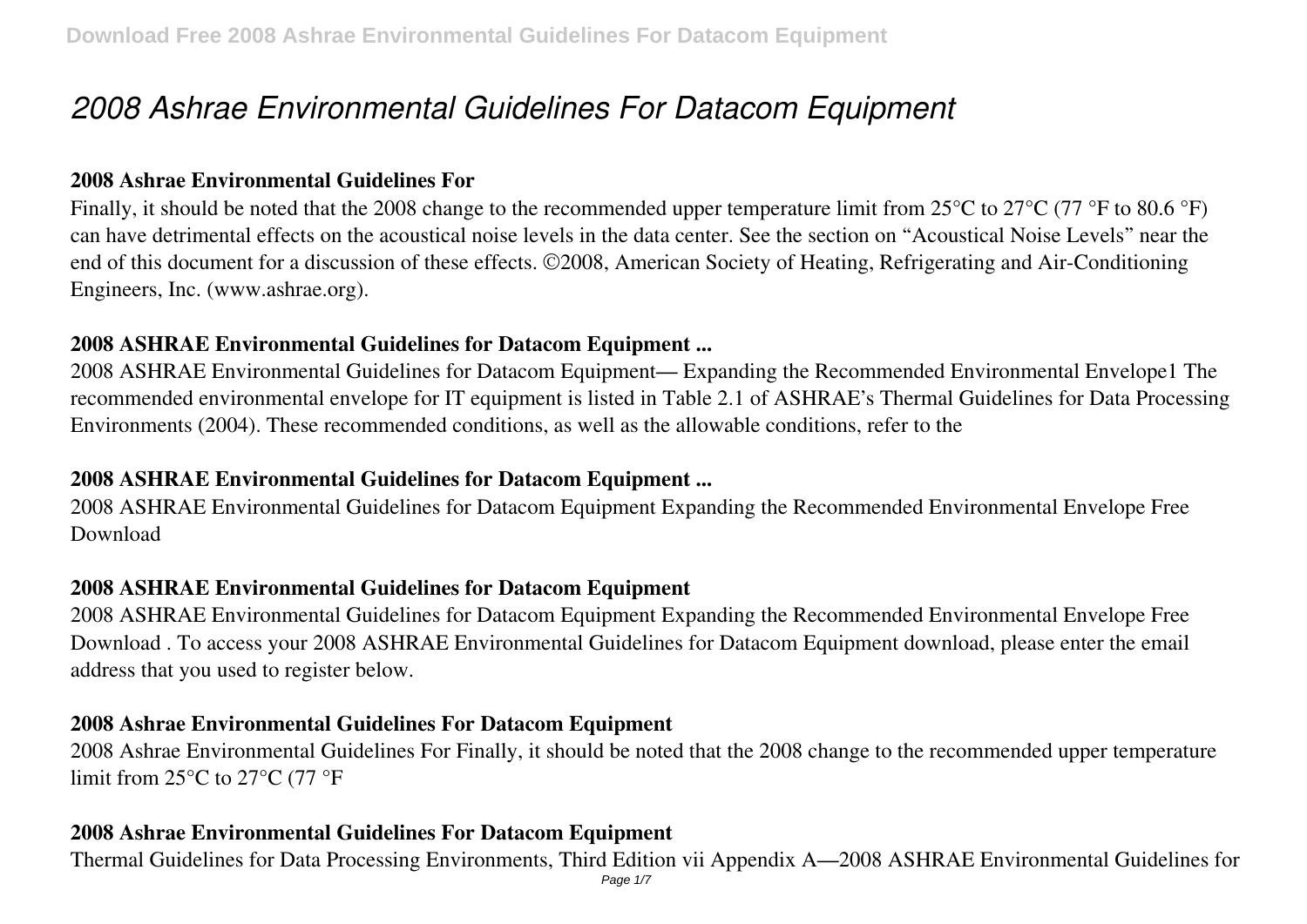Datacom Equipment—Expanding the

## **Thermal Guidelines for Data Processing Environments, Third ...**

New ASHRAE Thermal Guidelines for Air and Water Cooling Thermal Guidelines–2st Edition (2008) 0 10 20 30 40 50 60 70 80 90 100 40 45 50 55 60 65 70 75 80 85 90 95 100 105 110 115 Dry-Bulb Temperature (o F) Relative Humidity (percent) Class 1 Recommended (2004) Class 2 Recommended (2008) 28 oC N/A 8 to 80 N/A (82.4 oF) 5 to 40 oC 4 (41 to 104 oF) 28 oC

# **New ASHRAE Thermal Guidelines for Air and Water Cooling**

ASHRAE Environmental Classes 2011 2008 Applications IT Equipment Environmental Control A1 1 Datacenter Enterprise servers, storage products Tightly controlled A2 2 Volume servers, storage products, personal computers, workstations Some control A3 NA Volume servers, storage products, personal computers, workstations Some control

# **ASHRAE Thermal Guidelines - Center of Expertise**

The ASHRAE Thermal Guidelines for IT Equipment that includes the Environmental Classes is an important Datacom book that provides environmental characteristics for data center operators to follow in achieving a data center that is energy efficient. ASHRAE TC 9.9 described the environmental classes from its Thermal Guidelines for

# **TC 9.9 Data Center Environmental Guidelines ... - ASHRAE**

IAQ 2020: Indoor Environmental Quality Performance Approaches; ... Standard 111-2008 (RA 2017) Standard 161-2018 . Standard 170-2017 . Standard 180-2018 . ... Titles, Purposes, and Scopes of ASHRAE Standards and Guidelines (September 2020) Withdrawn Standards and Discontinued Projects (October 2020) ...

## **Standards and Guidelines - ASHRAE**

Executive Summary ASHRAE TC 9.9 committee recently published the 2008 ASHRAE Environmental Guidelines for Datacom Equipment which extended the temperature-humidity envelope to provide greater flexibility in data center facility operations, particularly with the goal of reducing energy consumption.

## **Gaseous and Particulate Contamination Guidelines for Data ...**

ASHRAE Standards and Guidelines are established to assist industry and the public by offering a uniform method of ... "Thermal Page 2/7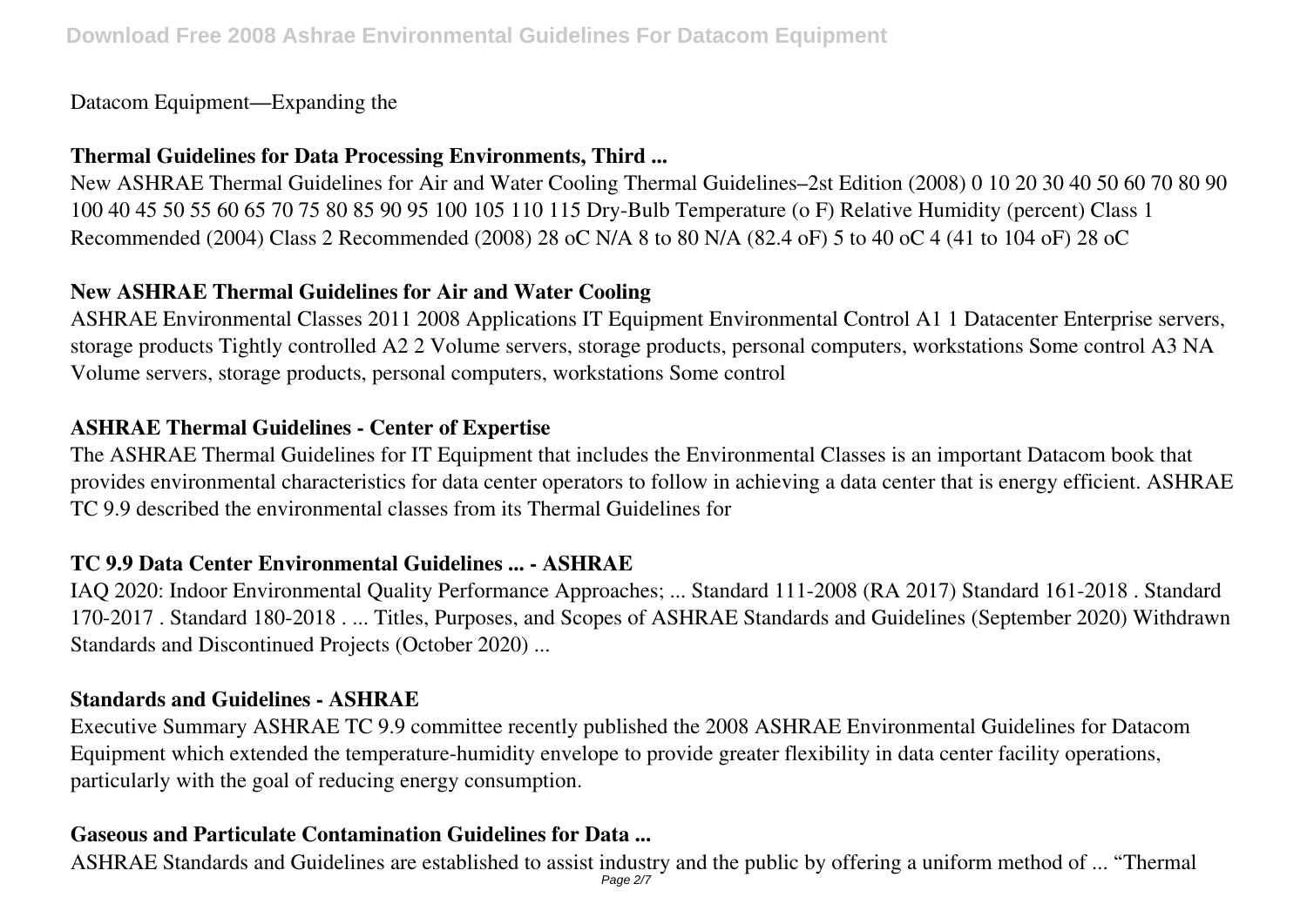Environmental Conditions ... Downloaded 5/9/2008 11:03 AM. Single user license only. Copying and networking prohibited. ANSI/ASHRAE STANDARD 55-2004 3 naturally conditioned spaces, ...

#### **ASHRAE STANDARD Thermal Environmental Conditions for Human ...**

the Thermal Guidelines in 2008 ASHRAE TC 9.9 expanded the environmental range for data centers so that an increasing number of locations throughout the world were able to operate with more hours of economizer usage. At the time of the first Thermal Guidelines the most important goal was to create a

#### **2011 Thermal Guidelines for Data Processing Environments ...**

ASHRAE Datacom Series. The Datacom Series provides a comprehensive treatment of data center cooling and related subjects, authored by ASHRAE Technical Committee 9.9, Mission Critical Facilities, Data Centers, Technology Spaces and Electronic Equipment. Thermal Guidelines for Data Processing Environments, Fourth Edition

## **Datacom Series - Data Center Cooling - ASHRAE**

Clarification Statement: CDC and HICPAC have recommendations in both 2003 Guidelines for Environmental Infection Control in Health-Care Facilities and the 2008 Guideline for Disinfection and Sterilization in Healthcare Facilities that state that the CDC does not support disinfectant fogging. Specifically, the 2003 and 2008 Guidelines state:

## **Environmental Guidelines | Guidelines Library | Infection ...**

The Environmental Protection Agency (EPA) list of VOCs is a comprehensive starting point to identify and reduce hazardous substances. Note that the use of a smart indoor air quality monitor is recommended by local and international regulatory bodies for the indoor air quality (IAQ) of private and public buildings. EPA IAQ Standards and Guidelines

## **IAQ Standards and Guidelines (EPA and ASHRAE Standard)**

Did you know that according to a report by Energy Star on the recommendations of the American Society of Heating, Refrigerating and Air-Conditioning Engineers (ASHRAE), the recommended temperature near the inlet of servers should be in the range of 65-80 degrees Fahrenheit? Such guidelines are very important for ensuring the optimal functioning of data centers, since the environment has a huge impact on the functioning of the equipment at such facilities.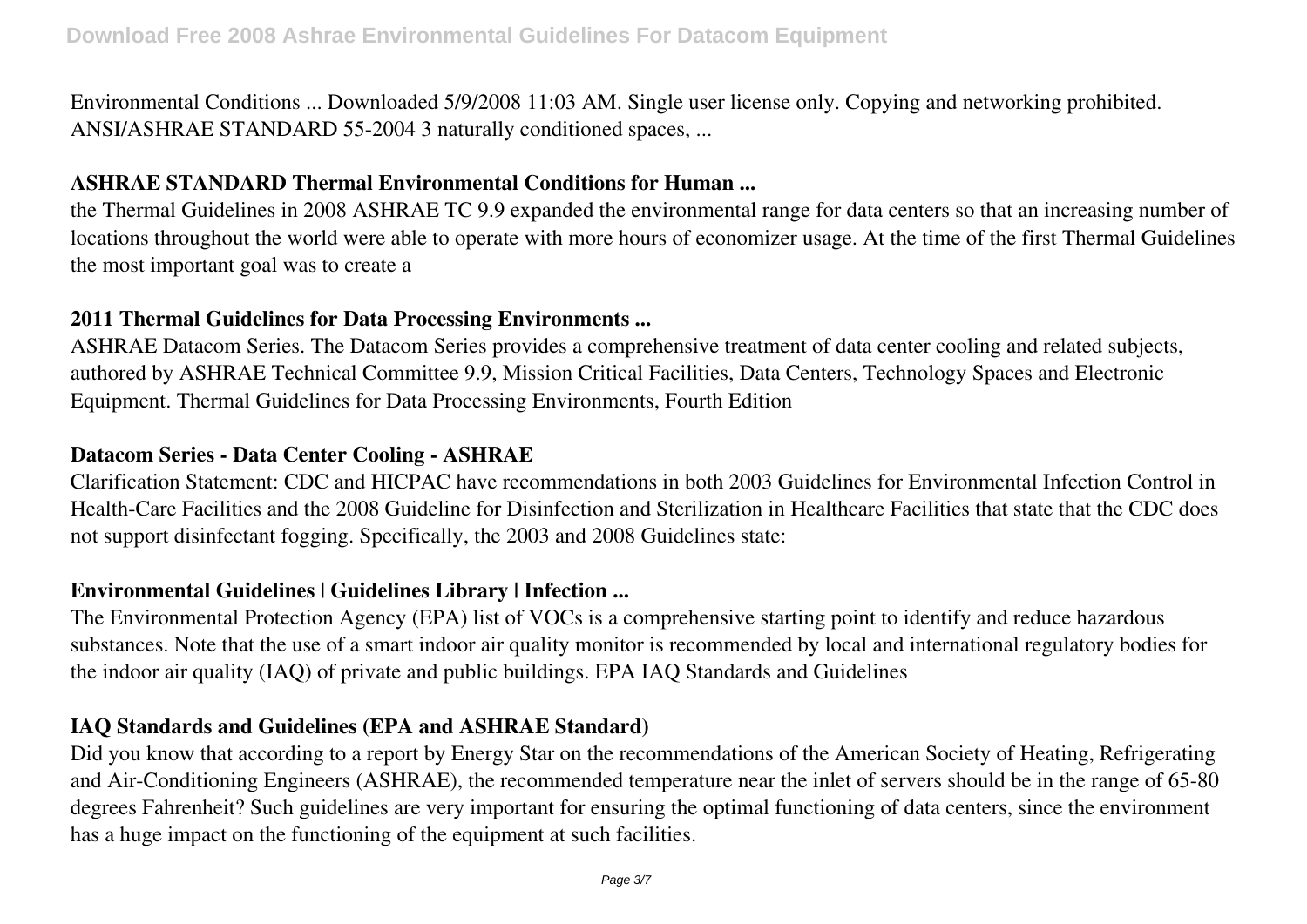#### **Does your Data Center Follow ASHRAE TC 9.9 Thermal ...**

Title: Thermal Guidelines for Data Processing Environments Author: ASHRAE Special Publications Created Date: 6/24/2011  $1.26.38 \text{ PM}$ 

#### **Thermal Guidelines for Data Processing Environments**

October 2008 ASHRAE Journal 53. health care ventilation design. Other documents, like the . HVAC . Design Manual for Hospitals and Clinics. 1. provide more depth and detail for the designer. In addition, many jurisdictions use or refer to the . Guidelines . for Design and Construction of Health Care Facilities, 2 . which

#### **2008 Ashrae Environmental Guidelines For**

Finally, it should be noted that the 2008 change to the recommended upper temperature limit from 25°C to 27°C (77 °F to 80.6 °F) can have detrimental effects on the acoustical noise levels in the data center. See the section on "Acoustical Noise Levels" near the end of this document for a discussion of these effects. ©2008, American Society of Heating, Refrigerating and Air-Conditioning Engineers, Inc. (www.ashrae.org).

#### **2008 ASHRAE Environmental Guidelines for Datacom Equipment ...**

2008 ASHRAE Environmental Guidelines for Datacom Equipment— Expanding the Recommended Environmental Envelope1 The recommended environmental envelope for IT equipment is listed in Table 2.1 of ASHRAE's Thermal Guidelines for Data Processing Environments (2004). These recommended conditions, as well as the allowable conditions, refer to the

#### **2008 ASHRAE Environmental Guidelines for Datacom Equipment ...**

2008 ASHRAE Environmental Guidelines for Datacom Equipment Expanding the Recommended Environmental Envelope Free Download

#### **2008 ASHRAE Environmental Guidelines for Datacom Equipment**

2008 ASHRAE Environmental Guidelines for Datacom Equipment Expanding the Recommended Environmental Envelope Free Download . To access your 2008 ASHRAE Environmental Guidelines for Datacom Equipment download, please enter the email address that you used to register below.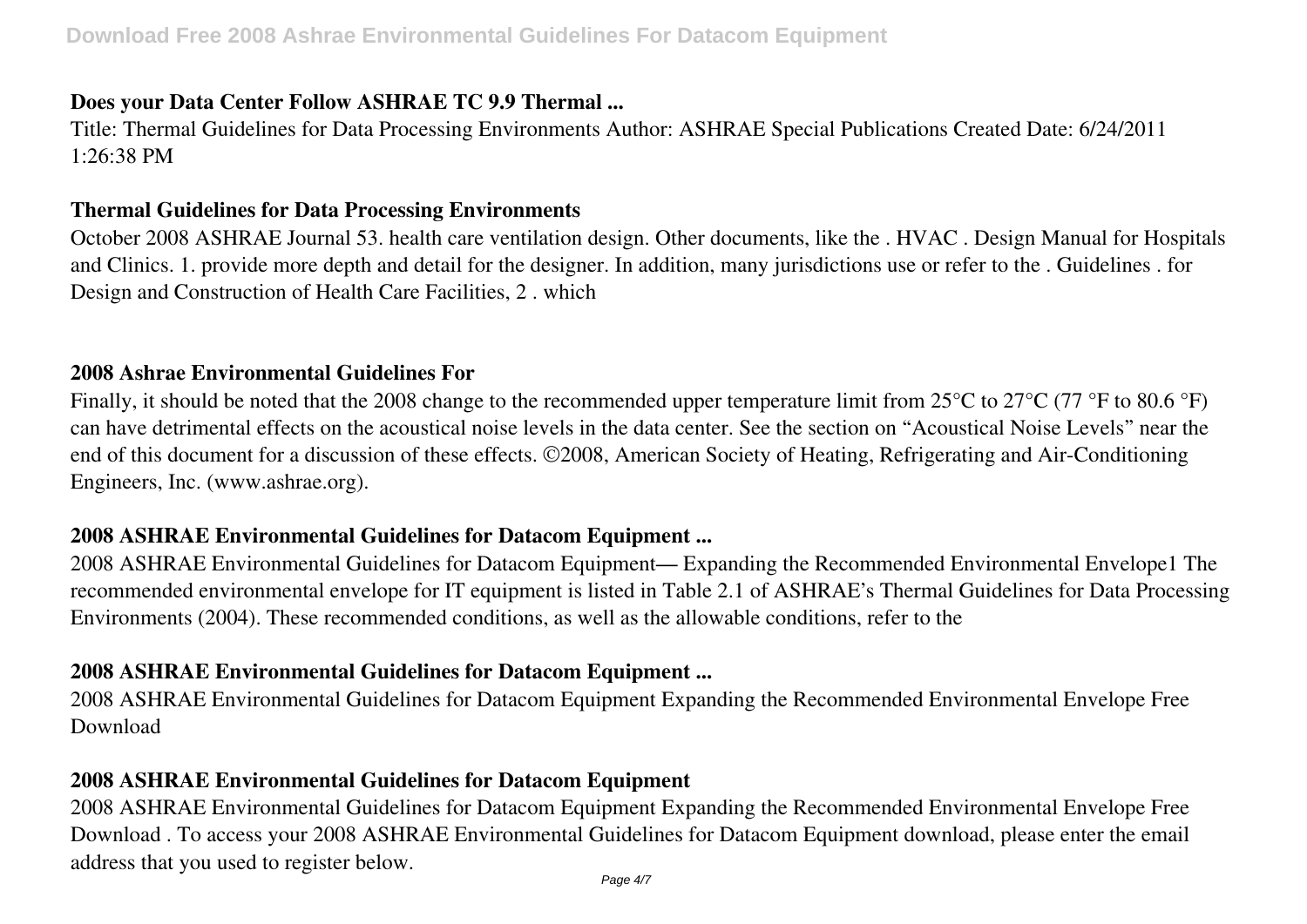## **2008 Ashrae Environmental Guidelines For Datacom Equipment**

2008 Ashrae Environmental Guidelines For Finally, it should be noted that the 2008 change to the recommended upper temperature limit from 25°C to 27°C (77 °F

#### **2008 Ashrae Environmental Guidelines For Datacom Equipment**

Thermal Guidelines for Data Processing Environments, Third Edition vii Appendix A—2008 ASHRAE Environmental Guidelines for Datacom Equipment—Expanding the

## **Thermal Guidelines for Data Processing Environments, Third ...**

New ASHRAE Thermal Guidelines for Air and Water Cooling Thermal Guidelines–2st Edition (2008) 0 10 20 30 40 50 60 70 80 90 100 40 45 50 55 60 65 70 75 80 85 90 95 100 105 110 115 Dry-Bulb Temperature (o F) Relative Humidity (percent) Class 1 Recommended (2004) Class 2 Recommended (2008) 28 oC N/A 8 to 80 N/A (82.4 oF) 5 to 40 oC 4 (41 to 104 oF) 28 oC

#### **New ASHRAE Thermal Guidelines for Air and Water Cooling**

ASHRAE Environmental Classes 2011 2008 Applications IT Equipment Environmental Control A1 1 Datacenter Enterprise servers, storage products Tightly controlled A2 2 Volume servers, storage products, personal computers, workstations Some control A3 NA Volume servers, storage products, personal computers, workstations Some control

## **ASHRAE Thermal Guidelines - Center of Expertise**

The ASHRAE Thermal Guidelines for IT Equipment that includes the Environmental Classes is an important Datacom book that provides environmental characteristics for data center operators to follow in achieving a data center that is energy efficient. ASHRAE TC 9.9 described the environmental classes from its Thermal Guidelines for

## **TC 9.9 Data Center Environmental Guidelines ... - ASHRAE**

IAQ 2020: Indoor Environmental Quality Performance Approaches; ... Standard 111-2008 (RA 2017) Standard 161-2018 . Standard 170-2017 . Standard 180-2018 . ... Titles, Purposes, and Scopes of ASHRAE Standards and Guidelines (September 2020) Withdrawn Standards and Discontinued Projects (October 2020) ...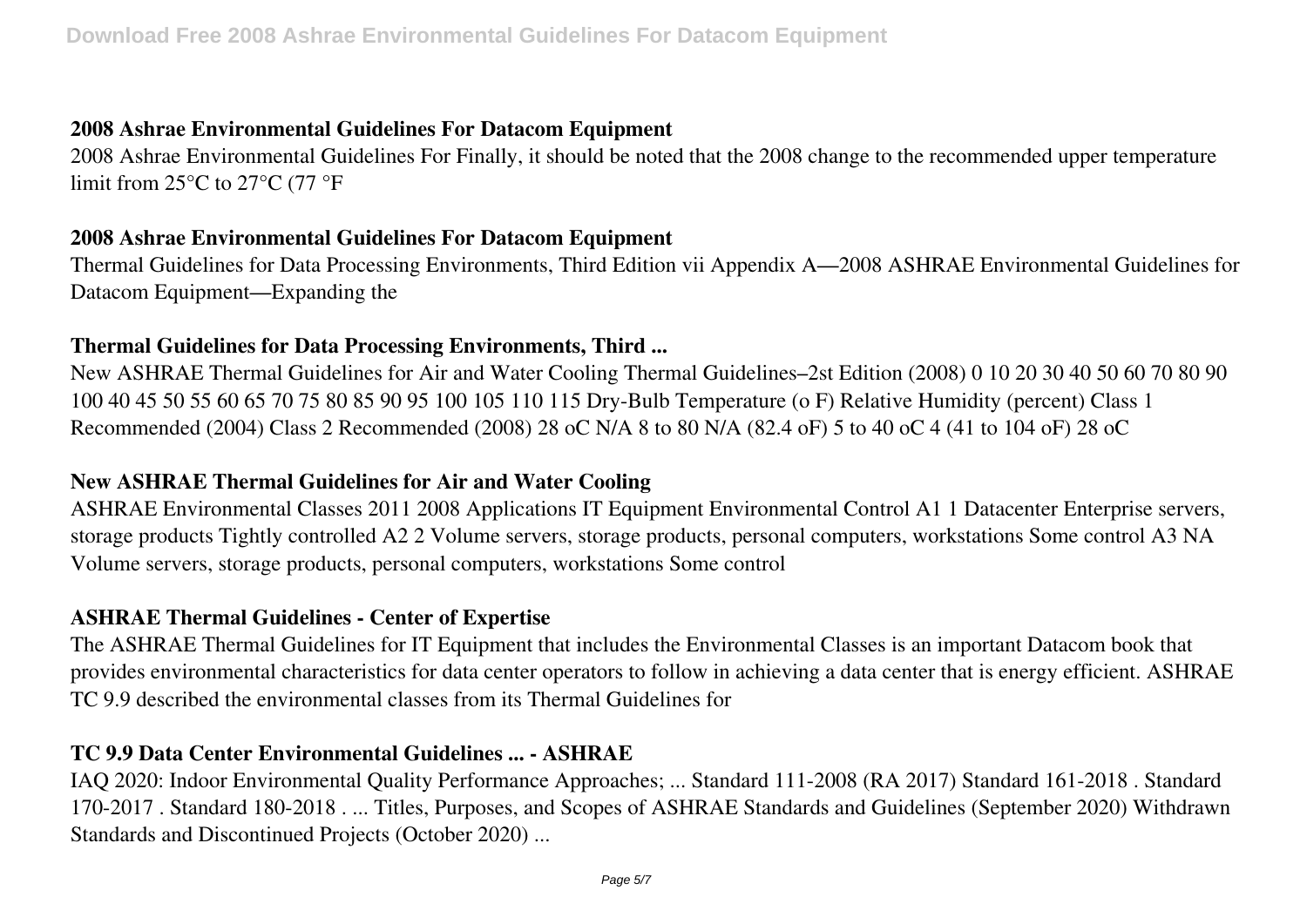#### **Standards and Guidelines - ASHRAE**

Executive Summary ASHRAE TC 9.9 committee recently published the 2008 ASHRAE Environmental Guidelines for Datacom Equipment which extended the temperature-humidity envelope to provide greater flexibility in data center facility operations, particularly with the goal of reducing energy consumption.

#### **Gaseous and Particulate Contamination Guidelines for Data ...**

ASHRAE Standards and Guidelines are established to assist industry and the public by offering a uniform method of ... "Thermal Environmental Conditions ... Downloaded 5/9/2008 11:03 AM. Single user license only. Copying and networking prohibited. ANSI/ASHRAE STANDARD 55-2004 3 naturally conditioned spaces, ...

## **ASHRAE STANDARD Thermal Environmental Conditions for Human ...**

the Thermal Guidelines in 2008 ASHRAE TC 9.9 expanded the environmental range for data centers so that an increasing number of locations throughout the world were able to operate with more hours of economizer usage. At the time of the first Thermal Guidelines the most important goal was to create a

## **2011 Thermal Guidelines for Data Processing Environments ...**

ASHRAE Datacom Series. The Datacom Series provides a comprehensive treatment of data center cooling and related subjects, authored by ASHRAE Technical Committee 9.9, Mission Critical Facilities, Data Centers, Technology Spaces and Electronic Equipment. Thermal Guidelines for Data Processing Environments, Fourth Edition

# **Datacom Series - Data Center Cooling - ASHRAE**

Clarification Statement: CDC and HICPAC have recommendations in both 2003 Guidelines for Environmental Infection Control in Health-Care Facilities and the 2008 Guideline for Disinfection and Sterilization in Healthcare Facilities that state that the CDC does not support disinfectant fogging. Specifically, the 2003 and 2008 Guidelines state:

# **Environmental Guidelines | Guidelines Library | Infection ...**

The Environmental Protection Agency (EPA) list of VOCs is a comprehensive starting point to identify and reduce hazardous substances. Note that the use of a smart indoor air quality monitor is recommended by local and international regulatory bodies for the indoor air quality (IAQ) of private and public buildings. EPA IAQ Standards and Guidelines Page 6/7